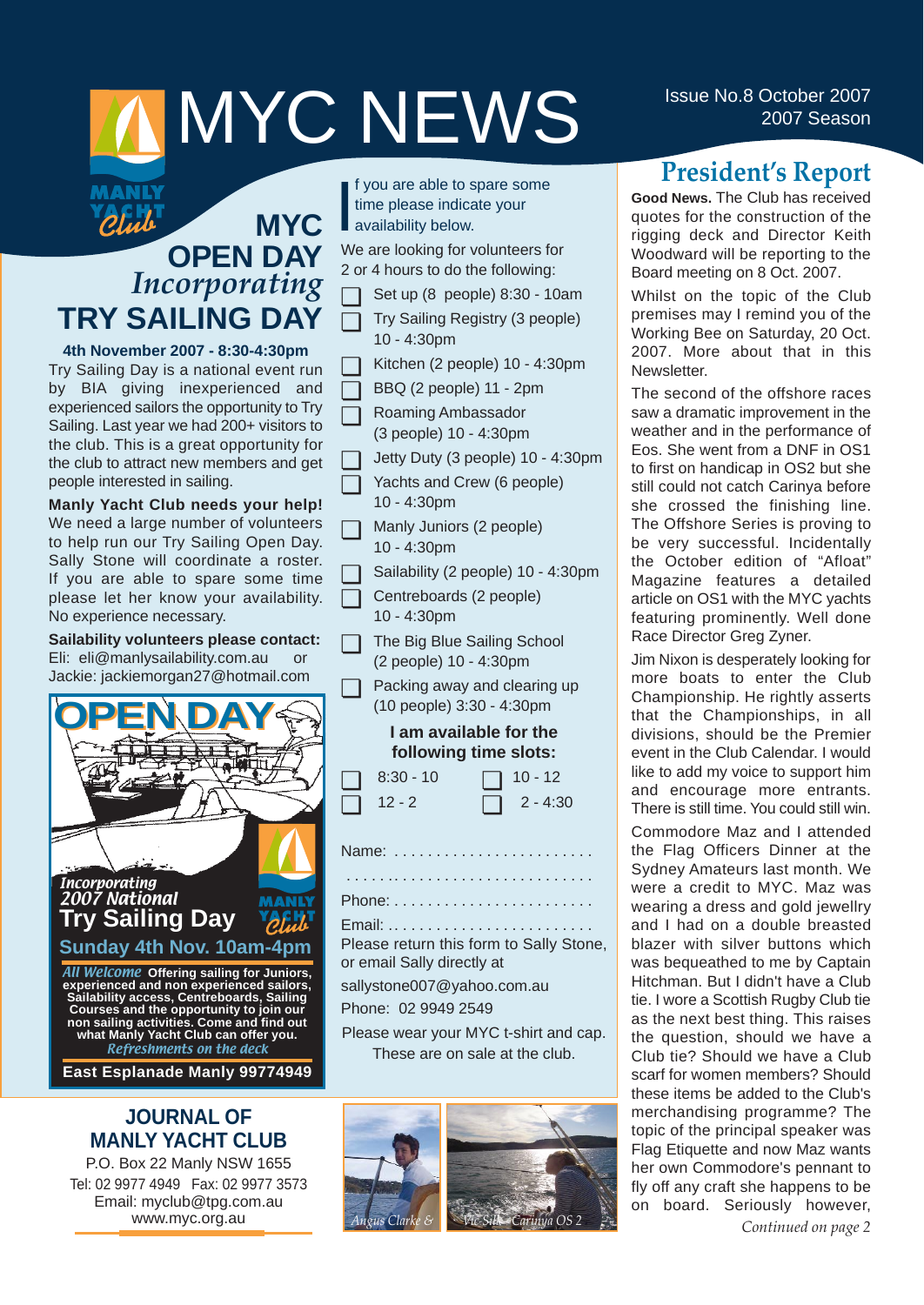#### *Continued from page 1*

MYC does need another flagpole if the Club is to improve its flag etiquette. Constructive ideas welcome.



**President**

There is a new yacht in the fleet, a Northshore 34. It is called "Ratty-Tooey". No marks for guessing that it belongs to Ian Dennewald. Only he could come up with a name like that!

> Enjoy your club. See you on the water.





#### **Manly Welcomes International Dragon Boat Crew**

At the beginning of October, the Northern Beaches Dragon Boat Club (NBDBC) played host to the German Junior Dragon Boat Team. The squad of thirty two 15-18 years olds was in Australia to compete in the World Dragon Boat Racing Championships in Penrith.

The German Junior Dragon Boat Team trained at the Manly Yacht Club using the boats provided by NBDBC for 6 days to help finalise their preparations for the World Championships.

"We had heard a lot of good things about the Manly area before we arrived, but the beach and the facilities are even better than we could have hoped for," commented Klemens Schiffner, male captain of the German team.

Irma Tokarski, female captain, agreed, "Absolutely, we're been made to feel so welcome in Manly and it's great being able to train just a few minutes from where we've been staying. "

NBDBC was able to provide some friendly competition for the German crew, having 9 of its own members selected for the Australian national teams.

Kim Murray, President of the NBDBC, is one of the members who represented Australia at the championships. "We were delighted to be able to share this amazing spot with the paddlers from Germany." "We've been training 4 times a week all through the winter, but it's definitely been worth it paddling for Australia is as good as it gets."

Kim Murray was joined by Sue Leeds, Carmen Becker, Pamela Jeffrey and Sue Taken in the Women's Masters category, whilst Geoff Taken and Peter Teichmann competed in the Men's Masters. Cassandra Nattrass and Eva Kessler were selected to represent Australia in the Premier Women's event.

The Manly Yacht Club provided an outstanding training venue for the dragon boat racers. The results from the World Championships supported this statement.

## **X** International yachtpaint.com

**Manly Yacht Club is proud to welcome our new series sponsor, International Paint**

For any boat there's nothing better than a nice, fresh coat of paint, be it wood or aged fibreglass, be it above or below the waterline. If your yacht is fibreglass, a polished gelcoat has the same biorhythmic boost.

One of the world's leading manufacturers of marine paints, varnishes, antifouls and polishes is International Paint, and Manly Yacht Club is proud to welcome them aboard as a new sponsor at the club. This year, entrants in the International Paint Trophy Series (formerly the Cumberland Cup) have the chance to battle it out on the water for some excellent boat product prizes - paints, antifouls, varnishes, polishes provided by our new series sponsor, International Paint, a company that has operations in 54 countries worldwide and over 3,500 employees and is a market leader in marine and yacht paints.

So get your entries in! **Howard Sullivan**

|                |                   | International Paint Race 1 - International Paint Trophy<br>Division 1 Keel TOT HC results Start: 13:05:00 |               |       |         | RACE 1 [23/09/2007] MYC International Paint Trophy 2007-2008 |                      |      |                     |                |
|----------------|-------------------|-----------------------------------------------------------------------------------------------------------|---------------|-------|---------|--------------------------------------------------------------|----------------------|------|---------------------|----------------|
|                |                   | Place Sail No Boat Name Elapsd AHC HC Cor'd TCHC Skipper                                                  |               |       |         |                                                              | Class                |      | Score Fin Tim ETOrd |                |
| 1              | <b>MH22</b>       | Cape Fear                                                                                                 | 2:16:32 1.070 |       |         | 2:26:05 1.089 K Boxhall                                      | Cape35               | 1.0  | 15:21:32            |                |
| 2              | 1255              | Melody                                                                                                    | 3:23:44 0.722 |       | 2:27:06 | 0.734 C Christensen SwansonDart                              |                      | 2.0  | 16:28:44            | 9              |
| 3              |                   | MYC820 Good Intent                                                                                        | 3:28:54 0.725 |       | 2:31:27 | 0.731 P Bennell                                              | Clansman30           | 3.0  | 16:33:54            | 11             |
| 4              | MYC24             | J-Curve                                                                                                   | 3:05:23 0.835 |       | 2:34:48 | 0.837 J Morrison                                             | J24                  | 4.0  | 16:10:23            | 5              |
| 5              |                   | MYC375 Out There                                                                                          | 2:38:08 0.990 |       | 2:36:33 | $0.990\,$ G James                                            | Cavalier375          | 5.0  | 15:43:08            | 3              |
| 6              |                   | MYC100 Shear Magic 2:39:53 0.980                                                                          |               |       | 2:36:41 | 0.980 H Sullivan                                             | Adams10              | 6.0  | 15:44:53            | 4              |
| $\overline{7}$ | MYC <sub>12</sub> | San Toy                                                                                                   | 2:31:34       | 1.045 | 2:38:23 | 1.042 M Theaker                                              | Radford12            | 7.0  | 15:36:34            | $\overline{2}$ |
| 8              | MYC9              | Beausoleil                                                                                                | 3:14:25 0.825 |       | 2:40:24 | 0.820 B Spence                                               | Cavalier28           | 8.0  | 16:19:25            | $\overline{7}$ |
| 9              | 5747              | Sip Ahoy                                                                                                  | 3:29:59 0.770 |       | 2:41:41 | 0.764 M Bailes                                               | Northshore34e        | 9.0  | 16:34:59            | 12             |
| 10             | MYC33             | Lautrec                                                                                                   | 3:08:07 0.870 |       | 2:43:40 | 0.861 H Ebeling                                              | Passage33            | 10.0 | 16:13:07            | 6              |
| 11             | MYC <sub>1</sub>  | Aussie Rules 3:17:52 0.860                                                                                |               |       | 2:50:10 | $0.860$ G Scott                                              | Cavalier975          | 11.0 | 16:22:52            | 8              |
| 12             | 4617              | T/U/Suspects 3:25:02 0.890                                                                                |               |       |         | 3:02:29 0.890 K McKav                                        | Northshore33         | 12.0 | 16:30:02            | 10             |
| <b>DNC</b>     | 983               | Pacifica                                                                                                  |               | 0.770 |         | C Rogers                                                     | Catalina30           | 17.0 |                     |                |
| <b>DNC</b>     | <b>AUS147</b>     | Okavanga Delta                                                                                            |               | 0.850 |         | J McPherson                                                  | J24                  | 17.0 |                     |                |
| <b>DNC</b>     | <b>KA16</b>       | Pam                                                                                                       |               | 0.976 |         | P McDonald                                                   | International5.517.0 |      |                     |                |
| DUT            | 2090              | Morna                                                                                                     |               | 0.965 |         | G Zyner                                                      | Cavalier35           |      |                     |                |
|                |                   |                                                                                                           |               |       |         |                                                              |                      |      |                     |                |

The German Junior Dragon Boat Team blitzed their competition with Gold medals in every division they entered: Junior Open 1000m, Junior Mixed 500m, Junior Open 500m, Junior Mixed 200m, and Junior Open 200m.

The NBDBC members who competed at the World Championships also came home with a swag of medals. The results at this event were the best ever for Australia. Members of the NBDBC won medals in the Masters category with the open crew winning 3 silver, the mixed 3 Bronze and the womens 1 silver and a bronze, while in the Premier category a bronze in the mixed.



New and experienced paddlers are welcome to join the northern beaches club for its 9.00am Sunday training sessions at the Manly Yacht Club. More information is available at www.nbdbc.com.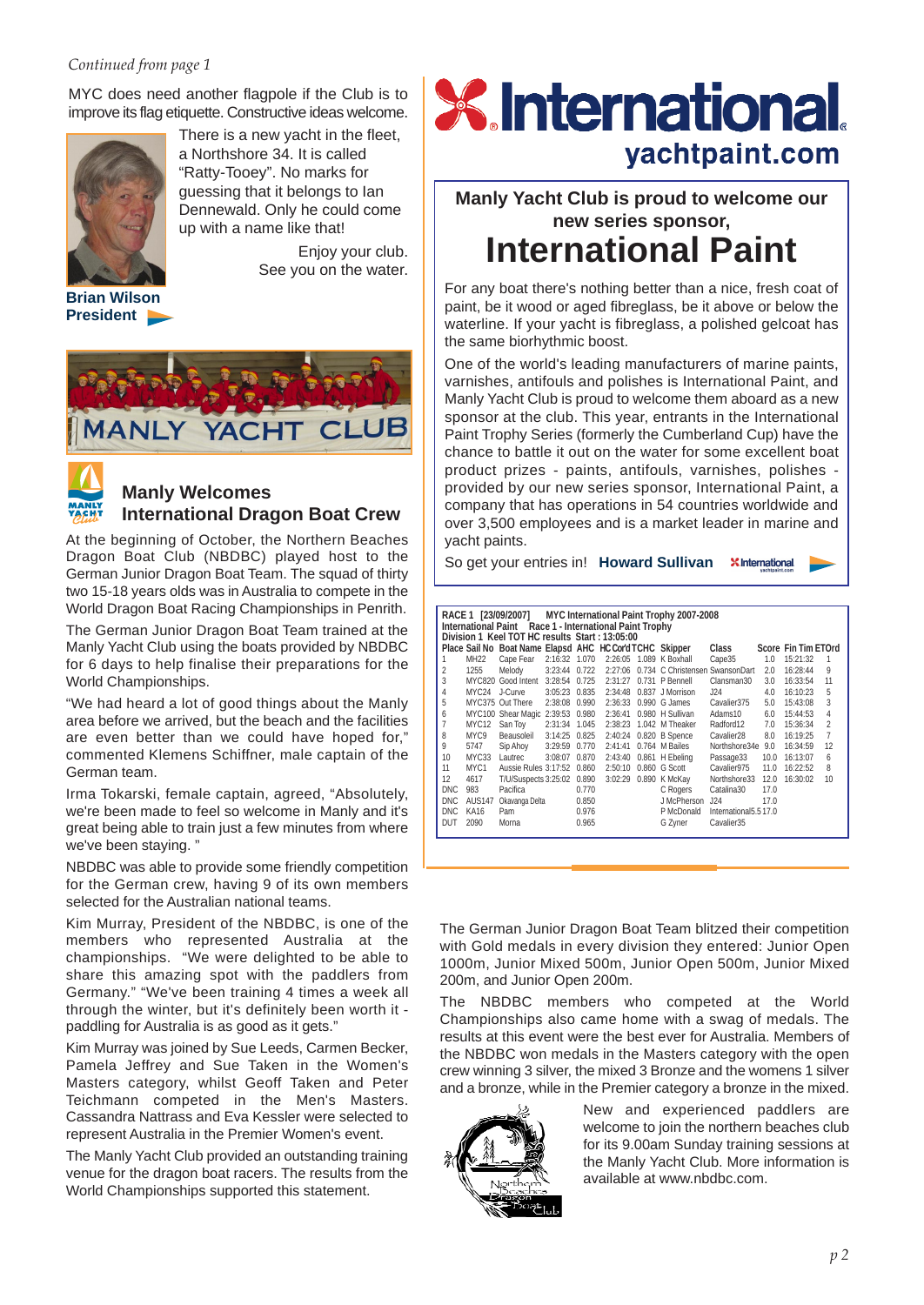#### **Want Some Really Good Racing? Sign up for the MYC Mini-Regatta Series .... It's on again ...**

the race series that sorts the men out from the boys. A chance for all skippers to crawl out of the primordial slime of averageness and walk upright on two legs, standing tall amongst the Neanderthals who haven't got the guts to compete in the Mini- Regatta.

Straight up and down courses, short sharp and to the point (windward - leeward), all in the protected waters of Manly Cove, right out in front of the club. It's a great way to introduce new crew to some real fun racing. It also gives everyone the chance to hone their skills and improve their knowledge of racing, wind shifts and the rules.

There's not just one chance to shine, but up to 4 opportunities to rub their noses in it. If you stuff the first start, you can redeem yourself the next time you line up for battle an hour later. Spinnakers aren't totally necessary, as a good windward work can get you ahead enough to hold out all the losers on the downhill run.

Our generous sponsors Jotun Marine Paints/Antifouls have again come on board with great prizes, way too many to mention. The after battle BBQ is a ripper too, so if you don't want to receive a white feather in the mail, you should turn up for these two great days of racing:

#### **Sunday 11th November, 2007 Sunday 17th February, 2008**

**OTUN** 

One very important point regarding this years Mini-Regatta series, is that there are some late changes to the Sailing Instructions written in the MYC handbook. Please read the revised information on the official notice board before you race, or give me a call at home on 9948-5612.

Remember...a day of Mini-Regatta racing, is the equivalent to a **season of Nancy-Boy racing around the harbour.**

See you on the water - **Mad Dog McDonald**



## **Mini Regatta Race Entry 2007/2008**

(Race entries & fees are to be delivered to the MYC Office at least one day prior to racing)

| YACHIT                                                      | East Esplanade, MANLY (foot of Wood Street)   East Shore, MANLY COVE   27MHz - 94   VHF - 72<br>P.O. Box 22, MANLY NSW 1655   Ph 02 9977 4949   Fax: 02 9977 3573   Website: www.myc.org.au       |                       |                 |                                   |                                     |
|-------------------------------------------------------------|---------------------------------------------------------------------------------------------------------------------------------------------------------------------------------------------------|-----------------------|-----------------|-----------------------------------|-------------------------------------|
|                                                             |                                                                                                                                                                                                   |                       |                 |                                   |                                     |
|                                                             |                                                                                                                                                                                                   |                       |                 |                                   |                                     |
|                                                             |                                                                                                                                                                                                   |                       |                 |                                   |                                     |
|                                                             |                                                                                                                                                                                                   |                       |                 |                                   |                                     |
|                                                             |                                                                                                                                                                                                   |                       |                 |                                   |                                     |
|                                                             | $EMERGENCY$ $CONTACT:$ $\ldots$ $\ldots$ $\ldots$ $\ldots$ $\ldots$ $\ldots$ $\ldots$ $\ldots$ $\ldots$ $\ldots$ $\ldots$ $\ldots$ $\ldots$ $\ldots$ $\ldots$ $\ldots$ $\ldots$ $\ldots$ $\ldots$ |                       |                 |                                   |                                     |
| <b>SERIES/RACE ENTRY</b><br>(Tick)<br>_ Mini Regatta Series |                                                                                                                                                                                                   | <b>NOMINATED HELM</b> | <b>MYA CLUB</b> | <b>SPINNAKER</b><br>(Tick)<br>Yes | <b>FEE</b><br>(incl GST)<br>\$35.00 |
|                                                             |                                                                                                                                                                                                   |                       |                 |                                   | \$20.00                             |

(Separate entry forms available at MYC Office/Website for all other individual race events)

**ATTACHED:** For the boat listed above, I/We have previously made available to the MYC Office **or** I/We have now attached to this entry form a current and valid copy of **both** an Equipment Compliance Certificate (CAT1-7) **and** a Certificate of Currency (Insurance Policy) incorporating Public Liability Insurance of a minimum \$10 million.

**NOMINATED HELM/CREW ELIGIBILITY**: The 'Nominated Helm' must be a YA and/or MYA Club member. Individual crew who sail in more than three (3) races in any one sailing season must be a YA and/or MYA Club member. It is the responsibility of the 'Nominated Helm' to ensure that all crew for each race comply with this prescription. **YA**=Yachting Australia. **MYA CLUB**=Member Club of a State/Territory Yachting Authority.

**RESPONSIBILITY**: All those taking part in any race understand that they do so at their own risk and responsibility. Manly Yacht Club and its respective officers, employees, volunteers, and members, accept no liability for any injury, loss, or damage that may be suffered by any competitor, prior to, during, or after any race.

**DECLARATION:** I/We agree to be bound by the Racing Rules of Sailing of the ISAF; the prescriptions/special regulations of the YA; the Notice of Race and the Sailing Instructions as published by the Manly Yacht Club; and all other rules that govern these races. I/We acknowledge that it is my/our sole responsibility to decide whether or not to start or continue any race.

|                               |                                                                                             |  | <b>PAYMENT METHOD (Tick) CASH CHEQUE BANKCARD VISA MASTER CARD</b>                                                                                                                                          |                |
|-------------------------------|---------------------------------------------------------------------------------------------|--|-------------------------------------------------------------------------------------------------------------------------------------------------------------------------------------------------------------|----------------|
| <b>Credit Card:</b>           |                                                                                             |  |                                                                                                                                                                                                             |                |
| (PLEASE PRINT CLEARLY)        |                                                                                             |  |                                                                                                                                                                                                             |                |
|                               |                                                                                             |  |                                                                                                                                                                                                             |                |
| <b>By Mail:</b><br>In Person: | Manly Yacht Club, P.O Box 22, MANLY NSW 1655<br>East Esplanade, Manly (foot of Wood Street) |  | <b>By Fax: 02 9977 3573</b><br>Office Hours (only on race days): 11:00-18:00 (Sundays) or 17:00-19:00 (Twilight Fridays)<br>Entries may also be left in downstairs mailbox at anytime (on lower entry door) |                |
|                               |                                                                                             |  |                                                                                                                                                                                                             | p <sub>3</sub> |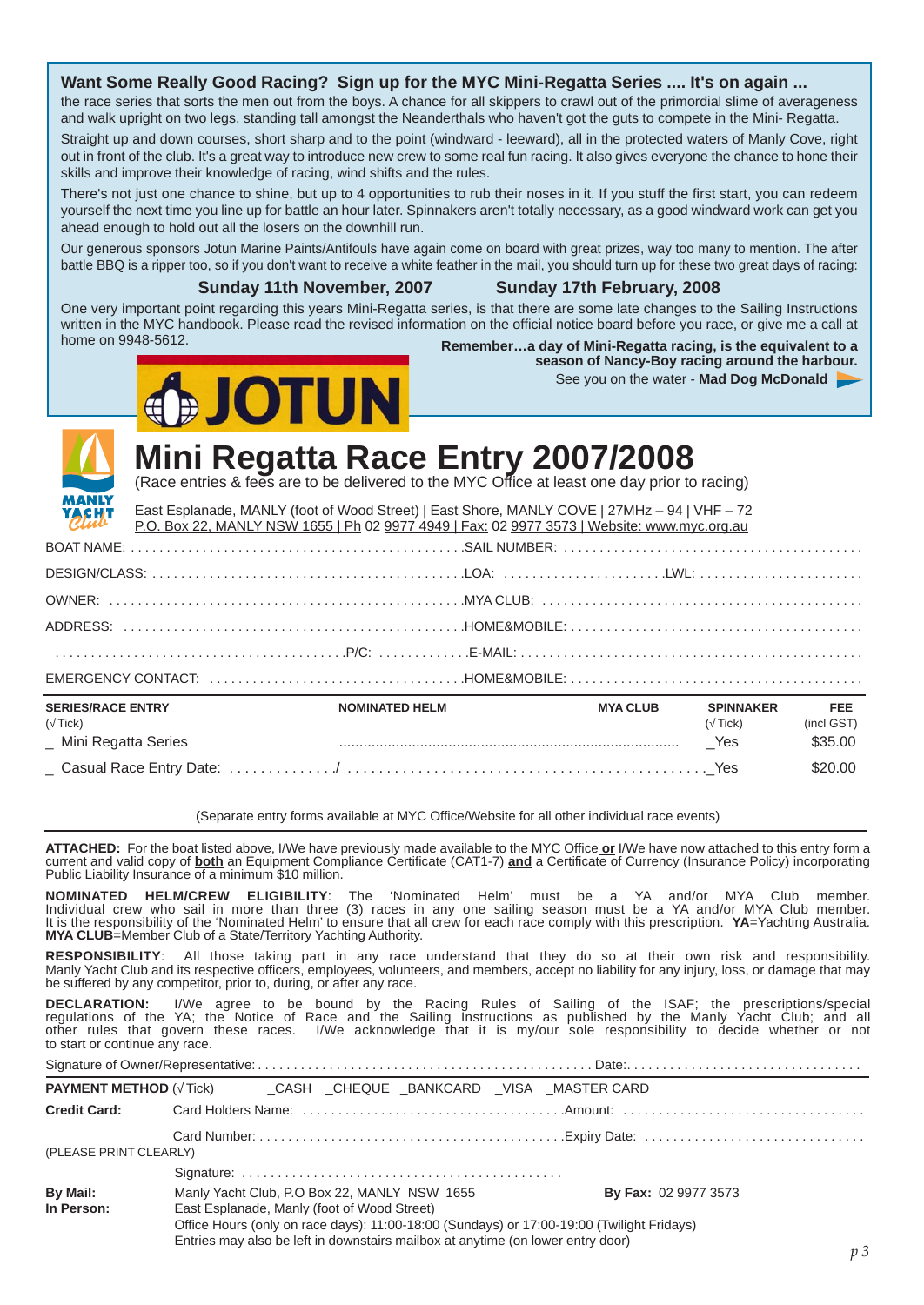#### **MYC Race Management**

Conducting races can be just as fun and just as frustrating as sailing in them. Things also go wrong for the start team- motors stop, flags go missing, wind directions change and are not as forecast and the wind dies altogether. But there is always another race…

Thanks to our race management team so far: Peter Bennell, Ted Simpson, Graham Millar, Erin Rapley, Christabel Casimir, Chris Shead, Al Thomson, Darren Harris, Greg Zyner ( & some of the Morna crew), Dee Smyth, Angus Clarke, Judy Richardson, Mary Peacock, Elizabeth Boustead, Brian Vowels, Michael Troy and Andrew Iggo, as well as the shop boats: Wildlife, Out There, TwoCan. **All those people for 4 races !!**

#### **Coming Up:**

#### **Oct 21: International Paint Trophy Series 2:**

Bruce Davis, Lynne McDougall, Robert Steffens, Judy and Mary (one spot still empty!!). **Shop:** Lautrec

**Oct 28:** Pam Davis (or Substitute!!) Peter Bennell, Richard Overton, Graeme Gaggin (Duty officer - still to find) **Shop:** Ratty Tooey

**11 Nov: MR1:** Graham Radford, Tannis McDonald, Graham Millar, Ted Simpson, Maz Theaker; **Shop:** Shear Magic.

**Thanks to all** - Remember - there are still spots to fill, so don't be backward in coming forward to offer to help.

We wish Peter Wilkins a speedy recovering from his recent stay in hospital, and a viscous bug of some sort that will keep him off the water for a few more weeks to come. **Get well soon Peter.**

> **Pam Davis Tel: 9939 5485. 0416 240 194 Email:bpdavis@bigpond.net.au**



**The Big Blue** had two boats out training at the weekend. A great start to the season. We have been working very hard on the Junior fleet. Getting those youngsters on the water being our main focus over the past few months.

As an introduction to sailing I have been running FREE sailing after school to all children. Plus a school holiday programme with the help of Angus Clark. Some of you may have seen the Armada of Optimists' sailing. A great view but a hard battle to get the kids out there. Some of whom are already showing great promise. We ask all Club members to spread the word...........After all these are the yachties and club members of the future.

So lets get sailing the Big Blue, and the Manly Yacht Club.

Anne and Chris are back from their 5 month cruise and have decided to leave The Big Blue Sailing School. They have stared their own sailing business 'Manly Sailing'.

Ehe big buue

**www.thebigblue.com.au Craig: Big Blue 9977 4000 M: 0420 902 644**

#### **Commodore's Report**

Yes! I know … the handbook is wrong. Despite our best efforts to confirm that daylight savings would start earlier this year, it hasn't! But, we still managed to schedule two extra twilight races within this year's daylight saving timeframe - so it can't be all bad.

While we're confessing mistakes, I should confess to tempting fate and losing an anchor. The first sign was the engine on San Toy not starting half an hour before the offshore race to Pittwater. The second sign was at Yeoman's Bay after the offshore race when a howling gale raced down the bay around 1:00am (and why wouldn't it?) causing a couple of rafted up stink pots dragging down to us and getting up close and personal. Preparation, quick thinking; a strong motor and a sharp knife got us out of what could have been a really serious problem; our anchor line lying directly in line with the propeller of one of the powerboats. The moral of the story is - never take bananas on board a boat even if it is disguised as banana cake!

You will all be aware by now that we have a new sponsor on board - yes the handbook will be wrong again! We thank Cumberland Charter Yachts for their support in the past 4 years and welcome International Paint as the new sponsor for the 5 race series held before Christmas. Check the web site for notices of alteration to NOR and SI for what was the Cumberland Cup Series and is now renamed the International Paint Trophy Series (IPTS in the MYC diary elsewhere in this newsletter).

Don't forget to RSVP to the Zilzie Twilight Wine Tasting and BBQ which will be held on the Friday before the first Zilzie Twilight race. A reminder will be emailed about a week before this event, so please make our job a little easier by replying.

If you haven't already done it, get your race entries in. I can't guarantee that an early entry will influence the handicapper but it can't hurt.

If you are looking for crew or looking to crew, don't forget to look at current and previous newsletters. Tom, Darren, Trent and others have joined the club and have already participated in most of the racing to date including the offshore. By all reports, these guys are working their way to being pretty good.

As always, our racing can't happen without volunteers starting and finishing us. Our PRO has a difficult job making up a race committee each week, so please, if you can give up one Sunday this season, contact Pam Davis and lend a hand. Thank you to those who are already on the roster. We really appreciate it.

*p 4*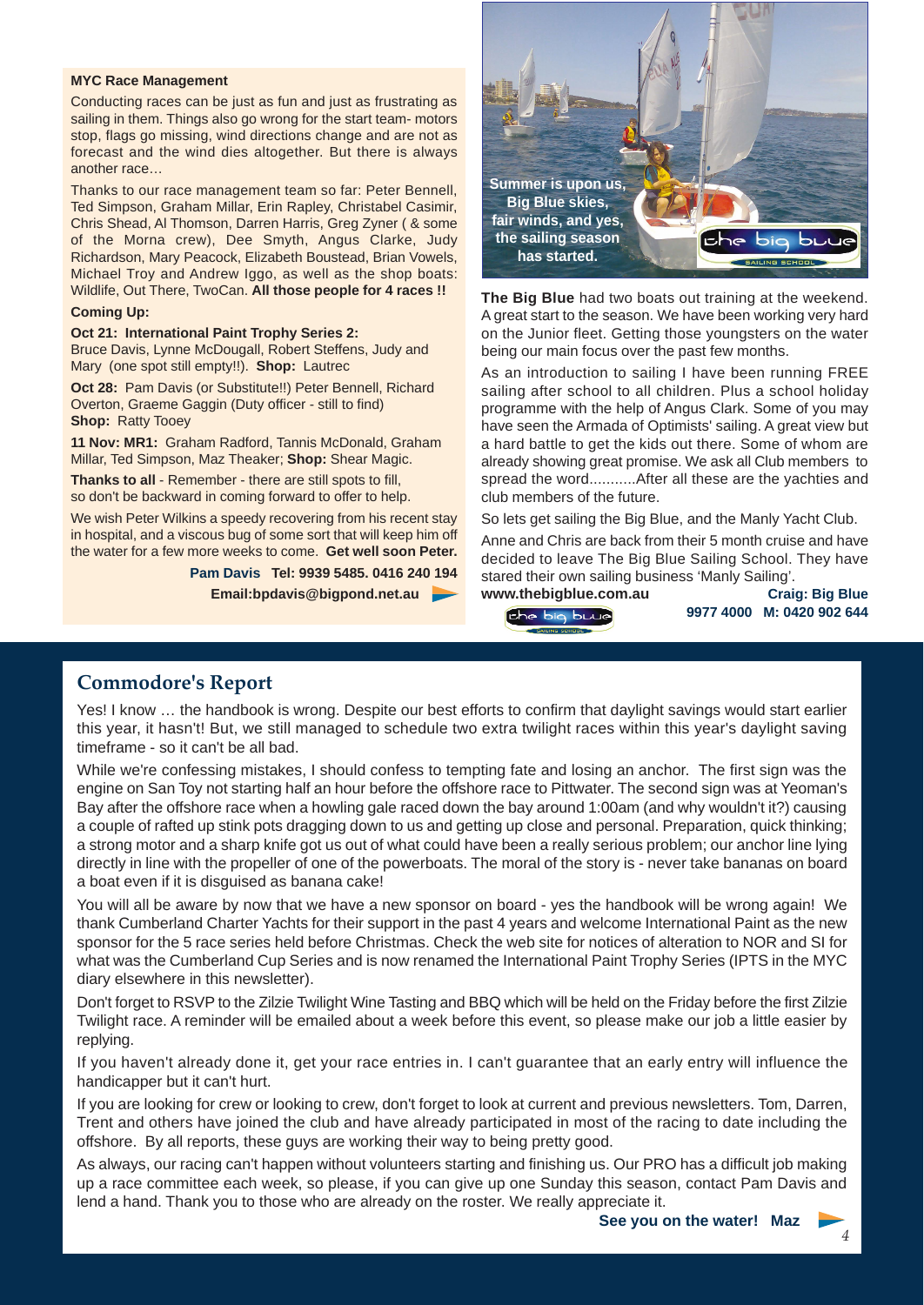#### **Annual Report on the spontaneous and random safety tests**

Performed on the 12th of September strictly in accordance with instructions given at the recent New South Wales Sailability Conference held at the Sydney Academy of Sport and Recreation, Narrabeen.

#### **Guide lines for conditions:**

| • Air temperature:  | Minimum - 10° C.<br>Maximum - $25^{\circ}$ C. |
|---------------------|-----------------------------------------------|
| •Water temperature: | Minimum - 12º C.<br>Maximum - 16º C.          |
| •Relative Humidity  | Minimum - 50%<br>Maximum - 72%                |



As the relative humidity on the 8th of September was over 92% the tests were not performed on that day. Also as it was raining and the specific gravity of the sea water was decreased, so accurate testing was not possible.

#### **The tests must not be performed if either killer whale or killer bee presence is suspected.**

The tests were carried out on the Manly Yacht Club side of the pontoon.

- 1. The first test was the stability and flip test performed on the dingy / safety boat tender. The person testing, from now on called the tester, placed on foot on the centre with no apparent change to the position of the tender, so the foot was placed 95 millimetres from the centre line which immediately flipped the boat landing the tester in the water. This flip test proved to be successfully concluded.
- 2. The oar retention test was also excellent as both oars were still under the upturned tender and also when the vessel was rotated 180º oars still stayed inside the boat.
- 3. The randomly selected lifejacket tested and worn by the tester, returned the tester to the surface of the water within the specified 3 seconds, giving the lifejacket test an excellent result.
- 4. First aid and pontoon attendance test. The attendance time to a flipped boat laid down by Sailability NSW at the conference was given as 20 seconds. This time was slashed by 50% on the day by the volunteers present, yet another excellent result.
- 5. Sailing hat retention test was carried out in spite of the fact that the hat did NOT conform to Sailability NSW standards because no ties were holding the hat in place. The hat stayed on with a water retention of 5% per 3 seconds. This result was beyond expectation.
- 6. Sailability NSW Manly long sleeve shirt water retention test. This was the longest of the tests, lasting 3 hours 15 minutes. From the start of the test at 100% saturation this non interference test gave a final result of 10\_% retention of water after the mandatory 3 hours 15 minutes. This test was not carried out on the 8th of September, but was tried with fresh water (rain) and an electro- mechanical device was used ( the hand dryer ). While the water retention time was reduced to 10 \_ minutes, this is only an indication and not an approved test of the red long sleeve shirts.
- 7. Water proof test result of tester's jar holding mobile phone, car key and power boat licence. 100% water exclusion was publication, as this is covered by the privacy laws of the manufacturer. Summary of additional information. The above tests must be carried out only by a qualified person holding a Power Boat Licence, a First Aid Certificate and must have at least 50 to 90 years experience of rowing and/or sailing and/or driving a power boat. The flip test is very hard to perform when the tender is being boarded from the pontoon steps.

#### **Information on several classes of tenders.**

- Heavy duty tenders, generally motor driven and used by the navy.
- Standard duty tenders, also motor driven and used by most commercial moorings.
- Light duty tenders are outboard motor driven and used by divers generally.
- A very tender duty tender is used by Sailability Manly. **Eli Demeny - 99762747**



**Manly Sailing specialises in corporate sailing events and yacht racing.**

If your company is launching a product, starting or completing a project, need to do some team building or just want a fun outing for clients or staff, we have the right event for you.

A corporate sailing event with Manly Sailing is a great way to achieve team development, by bringing teams together, setting up a good communication and competitive spirit amongst groups, all the while having fun and enjoying a day out on wonderful Sydney Harbour.

It is the perfect getaway from the office where minds are refreshed, relationships are established, new skills are learned and the experience shared.You don't have to be part of large company to do this activity, we cater for groups of all sizes.

If you have a special occasion coming up, why not do something a little different for your party and take your friends on a fun sailing challenge. Or treat your out of town guests to an afternoon on the harbour

We also specialise in racing events, in particular regattas. Can't afford the time to enter your own boat; then be a rock star, fly in join our boat, then fly out leaving all the delivery hassles to us.

**Upcoming regattas for 2008 are:**

Cork Week, Ireland July 08

Airlie Beach Race Week, Aug 08 Hamilton Island Race Week, Aug 08



For more information, check out our website:

www.manlysailing.com.au call Anne on 0414 209269 or email: info@manlysailing.com.au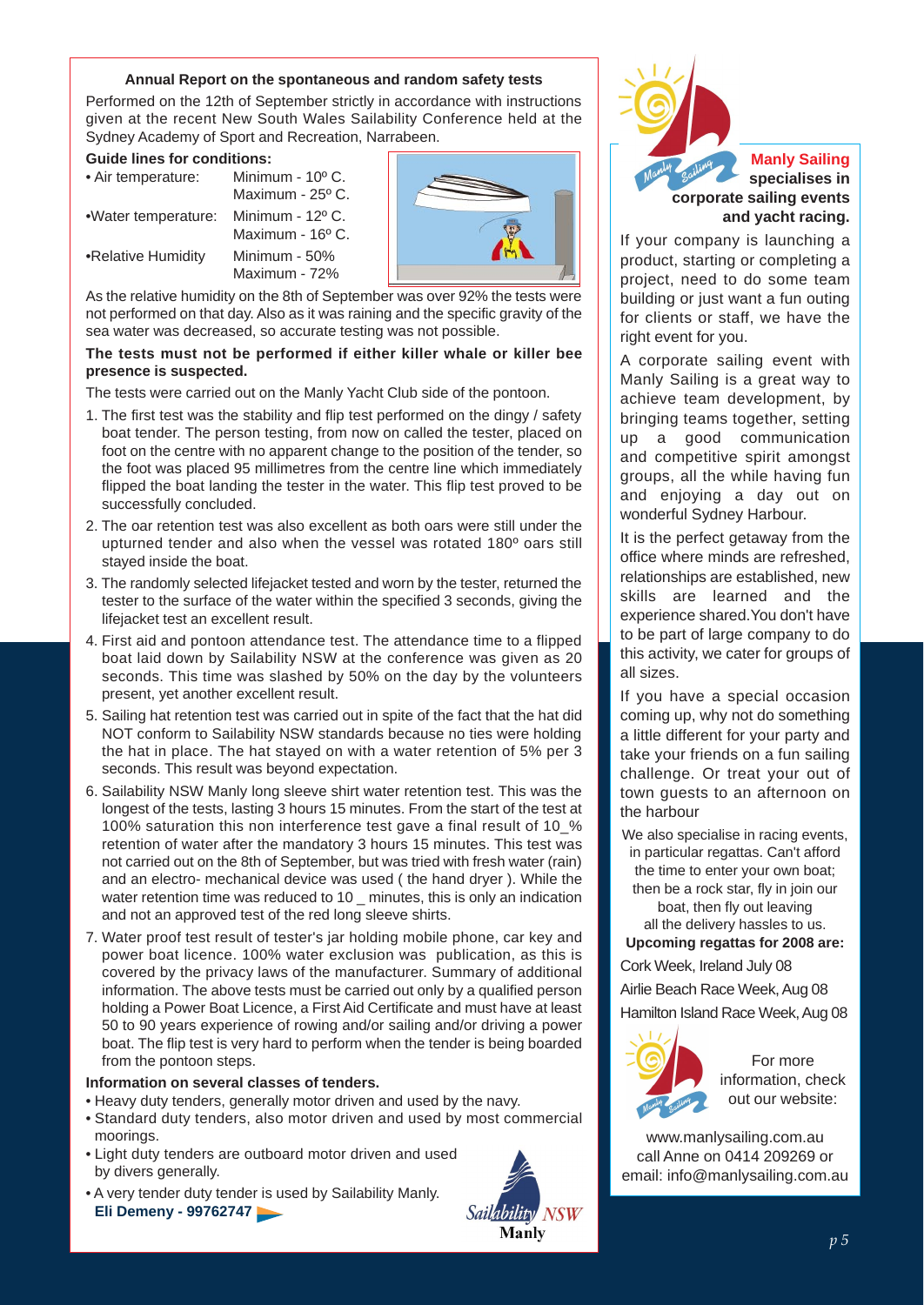#### **PITTWATER OFFSHORE RACE 2**

**This was a phenomenal weekend**. The race started in a rather pleasant westerly breeze, with some unpleasant gusts thrown in to make it more interesting for some. It was nice for a change not to have to beat to windward, with most of the race in reaching conditions.

The fleet had a clean start and quickly divided into two groups, those above and those below 35ft LOA. Once passed the Heads the fleet split further into those trying their luck closer to shore and those, like TwoCan quite far offshore (it was an offshore race after all). The real fun started just passed Avalon Beach when the wind decided to play quite a few tricks with the fleet. The physical laws of the Pittwater triangle held once again; it was simply impossible to pick the wind shifts and the wind shadows off Bangalley Head and later off Barrenjoey. Those staying far away, as logic would suggest, to avoid the wind shadows somehow got drawn into a number of wind holes and serious knocks. On the other hand those trying their luck closer to land got a series of nice lifts and did not encounter too many parking lots. To top this all off, later on when sailing on starboard tack down Pittwater the wind went completely East resulting in most everyone tacking and staying pretty much on the same heading as before..... Yes, another fine race to Pittwater. Overall everyone had a good time, no equipment damage was reported and the dinner at RMYC was enjoyed by everyone as usual.

My thanks go to Pam Davis, our Principal Race Officer who organized the starter/finisher team at a very short notice and to Al Thomson for doing the start and finish for the fleet and to Chris Shead for helping on Carlyle.

And now for the results and final awards:....

- San Toy gets a prize for being first across the finish line.
- TwoCan gets a prize for finishing in one piece,
- Morna gets a prize for being the only boat that could not lay the junction bouy.
- Out There is awarded a prize for the largest number of sail changes.
- Carinya gets a prize for carrying her kyte longer than anyone else could or could have imagined possible.
- Pensive gets a prize for getting Peter Mac on an offshore race.
- Eos gets the real prize for taking first place on handicap.

Congratulation to all once again for a fine race (this was the largest fleet in an offshore race for a long time).

#### **Next offshore race will be on January 13th 2008! See you all then. Greg Zyner**

|                |                  |                                        |                       |  | RESULTS - MYC OFFSHORE SERIES RESULTS 2007-2008 - RACE 2 - DIV 1                    |              |                    |                |
|----------------|------------------|----------------------------------------|-----------------------|--|-------------------------------------------------------------------------------------|--------------|--------------------|----------------|
|                |                  |                                        |                       |  | PlaceSail No Boat Name Elapsed AHC Corrected Skipper Class Score Start F/Time ETOrd |              |                    |                |
|                | MYC <sub>5</sub> |                                        |                       |  | Eos 4:56:49 0.800 3:57:27 B Wilson BrittanySloop 1 11:05 16:01:49 8                 |              |                    |                |
| $\mathcal{P}$  | 2090             | Morna 4:25:47 0.900 3:59:12            |                       |  | G Zyner Cavalier 35 2 11:05 15:30:47 5                                              |              |                    |                |
|                |                  |                                        |                       |  | 3 127 Carinva IV 4:53:43 0.820 4:00:51 J Nixon SwansonCarmen 3                      |              | 11:05 15:58:43 7   |                |
| $\overline{4}$ |                  |                                        |                       |  | MYC12 San Toy 3:58:41 1.037 4:07:31 G Radford Radford 12                            |              | 4 11:05 15:03:41   | $\overline{1}$ |
| 5              |                  | MYC10 Pensive 4:01:19 1.032 4:09:02    |                       |  | B Davis Nsx38                                                                       |              | 5 11:05 15:06:19 2 |                |
| ĥ              |                  | MYC375 Out There 4:21:48 0.960 4:11:20 |                       |  | G James Cavalier375                                                                 | $\mathsf{f}$ | 11:05 15:26:48     | $\overline{4}$ |
|                | 4863             | Two Can                                | 4:36:17 0.915 4:12:48 |  | S Teudt Masram920 7                                                                 |              | 11:05 15:41:17     | - 6            |
| 8              |                  | 6776 D/W/Waves 4:10:56 1.042 4:21:28   |                       |  | J Thomas BeneteauFirst40.7 8 11:05 15:15:56 3                                       |              |                    |                |



|                |                      | RACE 1 [16/09/2007                                                                    |               |               |                             |       | MYC Club Championship 2007-2009 |                                         |                     |                            |                |                   |
|----------------|----------------------|---------------------------------------------------------------------------------------|---------------|---------------|-----------------------------|-------|---------------------------------|-----------------------------------------|---------------------|----------------------------|----------------|-------------------|
|                |                      | Club Championship Race 1<br>Place Sail No Boat Name Elapsd AHC HC Cor'd T CHC Skipper |               |               |                             |       |                                 | Division 1 Keel TOT HC results<br>Class | Score               | Fin Tim ETOrd DidNot       |                |                   |
| 1              | KA16                 | Pam                                                                                   |               |               | 2:27:03 0.975 2:23:22 0.987 |       |                                 | P McDonald International 5.5 1          |                     | 15:42:03                   | 4              |                   |
| $\overline{2}$ | 6776                 | D/W/Waves 2:14:18 1.1                                                                 |               |               | 2:27:44                     | 1.1   | J Thomas                        | BeneteauFirst40.7 2                     |                     | 15:29:18                   | 1              |                   |
| 3              | 2090                 | Morna                                                                                 | 2:40:13 0.935 |               | 2:29:48                     | 0.93  | G Zyner                         | Cavalier35                              | 3                   | 15:55:13                   | 5              |                   |
| 4              |                      | MYC12 San Toy                                                                         | 2:27:01 1.025 |               | 2:30:42                     | 1.017 | G Radford                       | Radford12                               | 4                   | 15:42:01                   | 3              |                   |
| 5              |                      | AUS1161 Wild Llfe                                                                     | 2:25:54 1.039 |               | 2:31:35                     | 1.028 | <b>B</b> Davis                  | Etchells                                | 5                   | 15:40:54                   | 2              |                   |
|                |                      | DNC MYC100 Shear Magic                                                                |               | 0.975         |                             |       | R Steffens                      | Adams10                                 | $\overline{7}$      |                            |                | <b>DNC</b>        |
|                |                      |                                                                                       |               |               |                             |       |                                 |                                         |                     |                            |                |                   |
|                |                      | Division 2 Keel TOT HC results                                                        |               |               |                             |       |                                 |                                         |                     |                            |                |                   |
|                |                      | Place Sail No Boat Name Elapsd AHC HC Cor'd T CHC Skipper                             |               |               |                             |       |                                 | Class                                   |                     | Score Fin Tim ETOrd DidNot |                |                   |
| 1              | MYC5 Eos             |                                                                                       | 2:14:39 0.92  |               | 2:03:53 0.927               |       | <b>B</b> Wilson                 | BrittanySloop                           | 1                   | 15:19:39                   | 3              |                   |
| $\overline{2}$ |                      | MYC9 Beausoleil                                                                       |               |               | 2:24:13 0.875 2:06:11 0.875 |       | T Thomson                       | Cavalier <sub>28</sub>                  | $\overline{2}$      | 15:29:13                   | 5              |                   |
| 3              | 127                  | Carinya IV                                                                            |               |               | 2:10:47 0.965 2:06:12 0.965 |       | J Nixon                         | SwansonCarmen30 3                       |                     | 15:15:47                   | $\overline{2}$ |                   |
| 4              | 3683                 | Ratty                                                                                 |               |               | 2:16:29 0.925 2:06:15 0.925 |       |                                 | I Dennewald Northshore27                |                     | 15:21:29                   | 4              |                   |
| 5              | 1255                 | Melody                                                                                |               |               | 2:29:29 0.855 2:07:48 0.851 |       | D Smyth                         | SwansonDart                             | 4                   | 15:34:29                   | 6              |                   |
| 6              | 5830                 | Cheap Thrills 2:09:47 0.99                                                            |               |               | 2:08:29 0.983               |       | <b>B</b> Miflin                 | <b>Ross830</b>                          | 5                   | 15:14:47                   | 1              |                   |
| $\overline{7}$ | 5747                 | Sip Ahoy                                                                              | 2:29:41 0.91  |               | 2:16:13 0.883               |       | M Bailes                        | Northshore34e                           | 6                   | 15:34:41                   | $\overline{7}$ |                   |
| 8              | 4617                 | T/U/Suspects 2:35:53 0.945 2:27:19 0.89                                               |               |               |                             |       | K McKay                         | Northshore33                            | 7                   | 15:40:53                   | 8              |                   |
|                | <b>DNC 983</b>       | Pacifica                                                                              |               | 0.875         |                             |       | C Rogers                        | Catalina30                              | 9                   |                            |                | <b>DNC</b>        |
|                |                      |                                                                                       |               |               |                             |       |                                 |                                         |                     |                            |                |                   |
|                |                      | RACE 2 [7/10/2007]                                                                    |               |               |                             |       | MYC Club Championship 2007-2008 |                                         |                     |                            |                |                   |
|                |                      | Club Championship Race 2                                                              |               |               |                             |       | Division 1 Keel TOT HC results  | Start: 13:15:00                         |                     |                            |                |                   |
|                |                      |                                                                                       |               |               |                             |       |                                 |                                         |                     |                            |                |                   |
|                |                      | Place Sail No Boat Name Elapsd AHC HC Cor'd T CHC Skipper                             |               |               |                             |       |                                 | Class                                   |                     | Score Fin Tim ETOrd DidNot |                |                   |
| 1              |                      | AUS1161 Wild Llfe                                                                     | 2:01:07 1.028 |               | 2:04:30                     | 1.036 | <b>B</b> Davis                  | Etchells                                | 1                   | 15:16:07                   | 1              |                   |
| $\overline{2}$ |                      | MYC375 Out There                                                                      | 2:08:16 0.99  |               | 2:06:59                     | 0.994 | G James                         | Cavalier375                             | $\overline{2}$      | 15:23:16                   | 4              |                   |
| 3              | KA16                 | Pam                                                                                   | 2:09:48 0.987 |               | 2:08:07                     | 0.991 |                                 | P McDonald International5.5             | 3                   | 15:24:48                   | 5              |                   |
| 4              |                      | MYC12 San Tov                                                                         | 2:06:55 1.017 |               | 2:09:04                     | 1.011 | G Radford                       | Radford12                               | 4                   | 15:21:55                   | 3              |                   |
| 5              | 6776                 | D/W/Waves 2:01:30 1.1                                                                 |               |               | 2:13:39                     | 1.083 | J Thomas                        | BeneteauFirst40.7 5                     |                     | 15:16:30                   | $\overline{2}$ |                   |
| 6              |                      | MYC100 Shear Magic 2:18:03 0.975                                                      |               |               | 2:14:36                     | 0.956 | R Steffens                      | Adams10                                 | 6                   | 15:33:03                   | 6              |                   |
| $\overline{7}$ | 4863<br>DNC 2090     | Two Can<br>Morna                                                                      | 2:25:06 0.945 |               | 2:17:07                     | 0.92  | D STeudt                        | Masram920                               | $\overline{7}$<br>9 | 15:40:06                   | $\overline{7}$ |                   |
|                |                      |                                                                                       |               | 0.93          |                             |       | G Zyner                         | Cavalier35                              |                     |                            |                | <b>DNC</b>        |
|                |                      | Division 2 Keel TOT HC results                                                        |               |               |                             |       |                                 |                                         |                     |                            |                |                   |
|                |                      | Place Sail No Boat Name Elapsd AHC HC Cor'd T CHC Skipper                             |               |               |                             |       |                                 | Class                                   | Score               | Fin Tim ETOrd DidNot       |                |                   |
| 11             | 127                  | Carinya IV                                                                            |               |               | 2:37:03 0.965 2:31:33 0.984 |       | J Nixon                         | SwansonCarmen30                         | $\mathbf{1}$        | 15:42:03                   | 1              |                   |
| $\overline{2}$ | 5830                 | Cheap Thrills 2:41:37 0.983 2:38:52 0.982                                             |               |               |                             |       | <b>B</b> Miflin                 | Ross830                                 | $\overline{2}$      | 15:46:37                   | $\overline{2}$ |                   |
| 3              | MYC5 Eos             |                                                                                       |               |               | 2:52:07 0.927 2:39:33 0.929 |       | <b>B</b> Wilson                 | BrittanySloop                           | 3                   | 15:57:07                   | 3              |                   |
| 4              | 4617                 | T/U/Suspects 3:03:32 0.89                                                             |               |               | 2:43:21 0.866               |       | K McKay                         | Northshore33                            | 4                   | 16:08:32                   | 4              |                   |
| 5              | 1255                 | Melody                                                                                |               |               | 3:13:54 0.851 2:45:00 0.839 |       | D Smyth                         | SwansonDart                             | 5                   | 16:18:54                   | 6              |                   |
| 6              | 6295                 | Ratty Tooey                                                                           | 3:04:25 0.95  |               | 2:55:12 0.916               |       |                                 | I Dennewald Northshore34                | 6                   | 16:09:25                   | 5              |                   |
| $\overline{7}$ | MYC9                 | Beausoleil                                                                            |               |               | 3:27:12 0.875 3:01:18 0.836 |       | T Thomson Cavalier28            |                                         | 7                   | 16:32:12                   | 7              |                   |
| 8              | 5747                 | Sip Ahoy                                                                              |               |               | 3:42:50 0.883 3:16:46 0.812 |       | M Bailes                        | Northshore34e                           | 8                   | 16:47:50                   | 8              |                   |
| <b>DNC 983</b> |                      | Pacifica                                                                              |               | 0.875         |                             |       | C Rogers                        | Catalina30                              | 11                  |                            |                | <b>DNC</b>        |
|                | DNC 3683<br>DNF MYC3 | Ratty<br>Manly Sailing                                                                |               | 0.925<br>0.99 |                             |       | C AHogan                        | I Dennewald Northshore27<br>S80         | 10                  |                            |                | DNC<br><b>DNF</b> |



*Vic, Angus & Peter Mac on the deck at RMYC*



*Carinya crew ready to go! @ Davis Marina* 



*The Heads - Carinya OS 2*





**Nicholas Cleary** - Lazer 0419 244 243

**Trent Donnelly** - 0425 214 630

**Insa Lindauer** - Lazer 0404 196 200 (student from Germany) **Erin Rapley** - Honorary

0422 303 532

**Geoff Reid** - Lazer 'God-zilla' 0421 698 402

**Rebecca Sadleir** - 0405 694 542 sailed on 'Ratty' & sails on 'TwoCan'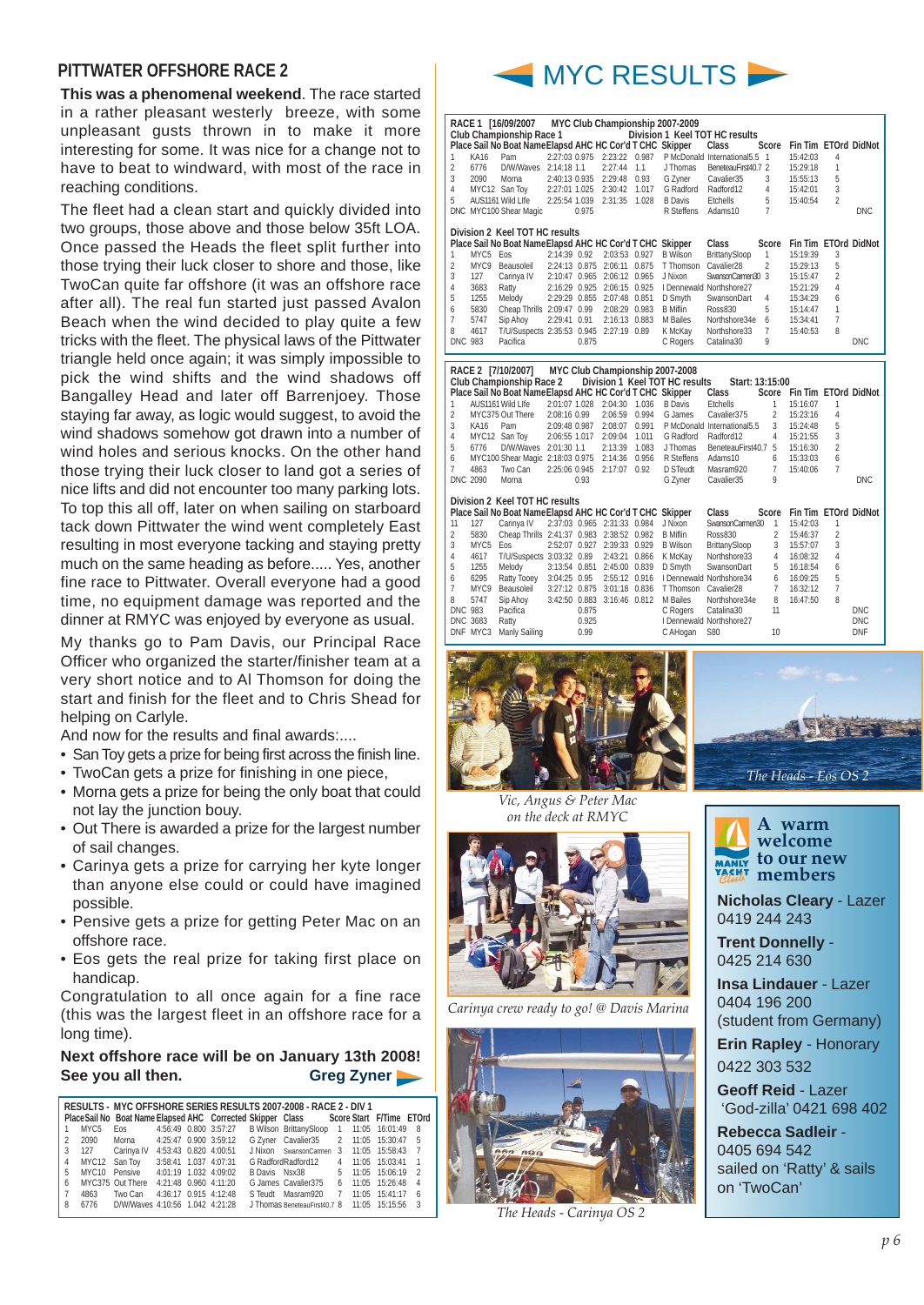



Bryn Robertson from Zilzie Wines will be conducting an informal cellar door wine tasting at MYC from **7:00pm to 8:00**pm

Start of Season **Zilzie Twilight Wine Tasting and BBQ Friday 26 Oct 07**

**Dinner 8:00pm - \$15 per head**

a selection of fantastic Zilzie Wines for your tasting pleasure, order forms will be available.

> **RSVP by 5:00pm Tues 23 Oct 07 to: maz@radford-yacht.com PH. 9938 1296 0427 244 726.**

Wet your taste buds and have a look at the Zilzie web site: www.zilziewines.com **MAZ** 



## **MYC RESULTS**

|                |                   | RACE 1 [16/09/2007                                                               |                           |           | <b>MYC Centreboard CC</b> |                   |                            |                | CC1                              |                |                            |
|----------------|-------------------|----------------------------------------------------------------------------------|---------------------------|-----------|---------------------------|-------------------|----------------------------|----------------|----------------------------------|----------------|----------------------------|
|                |                   | Place Sail No Boat Name Elapsd YS YS Cord T Skipper                              |                           |           |                           |                   |                            |                | Class Score Fin Tim ETOrd        |                |                            |
| 1              | 156731            | Seanile                                                                          | 1:05:22                   | 113       | 57:51:00                  | I Cameron         | Laser                      | $\overline{1}$ | 15:20:22                         | 1              |                            |
| $\overline{2}$ | 101500            | Cod-zilla                                                                        | 1:08:18                   | 113       | 1:00:26                   | G Reid            | Laser                      | $\overline{2}$ | 15:23:18                         | $\overline{2}$ |                            |
| 3              | 156769            | Rampage                                                                          | 1:09:56                   | 113       | 1:01:53                   | P Smith           | Laser                      | 3              | 15:24:56                         | 3              |                            |
| 4              | 101475            | Charlies Angel1:11:08                                                            |                           | 113       | 1:02:57                   |                   | V Morgan Smith Laser       | 4              | 15:26:08                         | 4              |                            |
| 5              | 167060            | Kookaburra 1:16:31                                                               |                           | 113       | 1:07:43                   | C <sub>1</sub>    | Laser                      | 5              | 15:31:31                         | 5              |                            |
| 6              | 123247            | Gumbaru                                                                          | 1:29:11                   | 113       | 1:18:55                   | R Beck            | Laser                      | 6              | 15:44:11                         | 6              |                            |
|                |                   |                                                                                  |                           |           |                           |                   |                            |                |                                  |                |                            |
|                | RACE 2 [7/10/2007 |                                                                                  | <b>MYC Centreboard CC</b> |           |                           |                   |                            |                | CC <sub>2</sub>                  |                |                            |
|                |                   | Place Sail No Boat Name Elapsd YS YS Cor d T Skipper                             |                           |           |                           |                   |                            |                | Class Score Fin Tim ETOrd DidNot |                |                            |
| 1              | 186627            | Ozeania                                                                          | 1:07:55                   | 113       | 1:00:06                   | C Bottoni         | Laser                      | $\mathbf{1}$   | 15:07:55                         | 1              |                            |
| 2              | 101475            | Charlies Angel 1:22:50                                                           |                           | 113       | 1:13:18                   |                   | V Morgan Smith Laser       | $\overline{2}$ | 15:22:50                         | 2              |                            |
| 3              | 156731            | Seanile                                                                          | 1:22:54                   | 113       | 1:13:22                   | I Cameron         | Laser                      | 3              | 15:22:54                         | 3              |                            |
| 4              | 156769            | Rampage                                                                          | 1:25:04                   | 113       | 1:15:17                   | P Smith           | Laser                      | 4              | 15:25:04                         | 4              |                            |
| 5              | 101500            | Cod-zilla                                                                        | 1:25:54                   | 113       | 1:16:01                   | G Reid            | Laser                      | 5              | 15:25:54                         | 5              |                            |
| 6              | 55799             | Zapp                                                                             | 1:40:22                   | 113       | 1:28:49                   | I Lindauer        | Laser                      | 6              | 15:40:22                         | 6              |                            |
|                | DNC 167060        | Kookaburra                                                                       |                           | 113       |                           | C <sub>1</sub>    | Laser                      | 9              |                                  |                | <b>DNC</b>                 |
|                | DNF 123247        | Gumbaru                                                                          |                           | 113       |                           | R Beck            | Laser                      | 8              |                                  |                | <b>DNF</b>                 |
|                |                   |                                                                                  |                           |           |                           |                   |                            |                |                                  |                |                            |
|                |                   | Spring Point Score: Centreboard SPS 1-16/09/07 Division 3 Mixed Class HC results |                           |           |                           |                   |                            |                |                                  |                |                            |
|                |                   | Place Sail No Boat Name Elapsd AHC YS HC Cor'd T BCH CHC Skipper                 |                           |           |                           |                   |                            |                |                                  |                | <b>Class Score Fin Tim</b> |
| 1              |                   | 156769 Rampage                                                                   | 1:09:56 0.827 113         |           |                           | 51:11:00<br>0.83  | 0.828 P Smith              |                | Laser                            | 1              | 15:24:56                   |
| 2              |                   | 101500 Cod-zilla                                                                 | 1:08:18 0.85 113          |           |                           | 51:22:00<br>0.85  | 0.85 G Reid                |                | Laser                            | 2              | 15:23:18                   |
| 3              |                   | 101475 Charlies Angel 1:11:08                                                    |                           | 0.826 113 |                           | 52:00:00<br>0.816 | 0.822 V Morgan Smith Laser |                |                                  | 3              | 15:26:08                   |
| 4              |                   | 167060 Kookaburra                                                                | 1:16:31                   | 0.8       | 113                       | 54:10:00          | 0.759 0.783 C 1            |                | Laser                            | 4              | 15:31:31                   |
| 5              |                   | 156731 Seanile                                                                   | 1:05:22                   | 0.985 113 |                           | 56:59:00<br>0.888 | 0.946   Cameron            |                | Laser                            | 5              | 15:20:22                   |
| 6              |                   | 123247 Gumbaru                                                                   | 1:29:11                   | 0.778 113 |                           | 1:01:24           | 0.651 0.727 R Beck         |                | Laser                            | 6              | 15:44:11                   |

|                 |                                            |             |           |  |  | Spring Point Score: Centreboard SPS 2-23/09/07  Division 3 Mixed Class HC results          |       |                |          |
|-----------------|--------------------------------------------|-------------|-----------|--|--|--------------------------------------------------------------------------------------------|-------|----------------|----------|
|                 |                                            |             |           |  |  | Place Sail No Boat NameElapsd AHC YS HC Cor'd TBCH CHC Skipper Class Score Fin Tim         |       |                |          |
| $\overline{1}$  |                                            |             |           |  |  | 123247 Gumbaru 1:09:04 0.727 113 44:26:00 0.742 0.717 R Beck                               | Laser | $\overline{1}$ | 15:21:04 |
| $\overline{2}$  |                                            |             |           |  |  | 101475 Charlies Angel 1:02:22  0.822  113  45:22:00  0.822  0.821  V Morgan Smith Laser  2 |       |                | 15:14:22 |
| $\overline{3}$  | 101500 Cod-zilla 1:00:32 0.85 113 45:32:00 |             |           |  |  | 0.847 0.849 G Reid                                                                         | Laser | $\mathbf{3}$   | 15:12:32 |
| $\overline{4}$  | 55799 Zapp 1:08:58 0.8 113 48:50:00        |             |           |  |  | 0.743 0.777   Lindauer                                                                     | Laser | 4              | 15:20:58 |
| $5\overline{5}$ | 156731 Seanile 58:48:00 0.946 113 49:13:00 |             |           |  |  | 0.872 0.906   Cameron                                                                      | Laser | 5 <sup>1</sup> | 15:10:48 |
|                 | DNC 156769 Rampage                         |             | 0.828 113 |  |  | P Smith                                                                                    | Laser | 8              |          |
|                 | DNC 167060 Kookaburra                      | $0.783$ 113 |           |  |  | C <sub>1</sub>                                                                             | Laser | 8              |          |
|                 |                                            |             |           |  |  |                                                                                            |       |                |          |



### **MYC MERCHANDISE NEW STYLE POLO SHIRTS**

Available in men's and women's sizes - **\$40** If your size is not available let me know and I will order it for you. On Sale at the shop every Yacht Racing Day including Twilights. **Donna Bruce**

> OLD STOCK SELL OUT: CAPS: \$10 SHIRTS: \$20

|                |                                                |           |     |                     |  | Spring Point Score: Centreboard SPS 3-7/10/07 Division 3 Mixed Class HC results<br>Place Sail No Boat Name Elapsd AHC YS HC Cor'd TBCH CHC Skipper Class Score Fin Tim |         |                |          |
|----------------|------------------------------------------------|-----------|-----|---------------------|--|------------------------------------------------------------------------------------------------------------------------------------------------------------------------|---------|----------------|----------|
|                | 186627 Ozeania 1:07:55 1                       |           |     | 113 1:00:06 1.001 1 |  | C Bottoni                                                                                                                                                              | Laser   | $\sqrt{1}$     | 15:07:55 |
| $\overline{2}$ |                                                |           |     |                     |  | 101475 Charlies Angel 1:22:50  0.821  113  1:00:11  0.821  0.82  V Morgan Smith Laser  2                                                                               |         |                | 15:22:50 |
| 3              |                                                |           |     |                     |  | 156769 Rampage 1:25:04 0.828 113 1:02:20 0.799 0.818 P Smith                                                                                                           | Laser 3 |                | 15:25:04 |
| 4              | 101500 Cod-zilla  1:25:54  0.849  113  1:04:32 |           |     |                     |  | 0.792 0.832 G Reid                                                                                                                                                     | Laser   | $\overline{4}$ | 15:25:54 |
| 5              | 156731 Seanile 1:22:54 0.906 113               |           |     | 1:06:28             |  | 0.82 0.876   Cameron                                                                                                                                                   | Laser   | 5 <sup>5</sup> | 15:22:54 |
| 6              | 55799 Zapp 1:40:22 0.777 113 1:09:01           |           |     |                     |  | 0.678 0.733   Lindauer                                                                                                                                                 | Laser   | 6 <sup>5</sup> | 15:40:22 |
|                | DNC 167060 Kookaburra                          | 0.783 113 |     |                     |  | C <sub>1</sub>                                                                                                                                                         | Laser   | 10             |          |
|                | DNC 179391 The Boat                            |           | 113 |                     |  | M <sub>D</sub>                                                                                                                                                         | Laser   | 10             |          |
| <b>DNF</b>     | 123247 Gumbaru                                 | 0.717 113 |     |                     |  | R Beck                                                                                                                                                                 | Laser   | 8              |          |